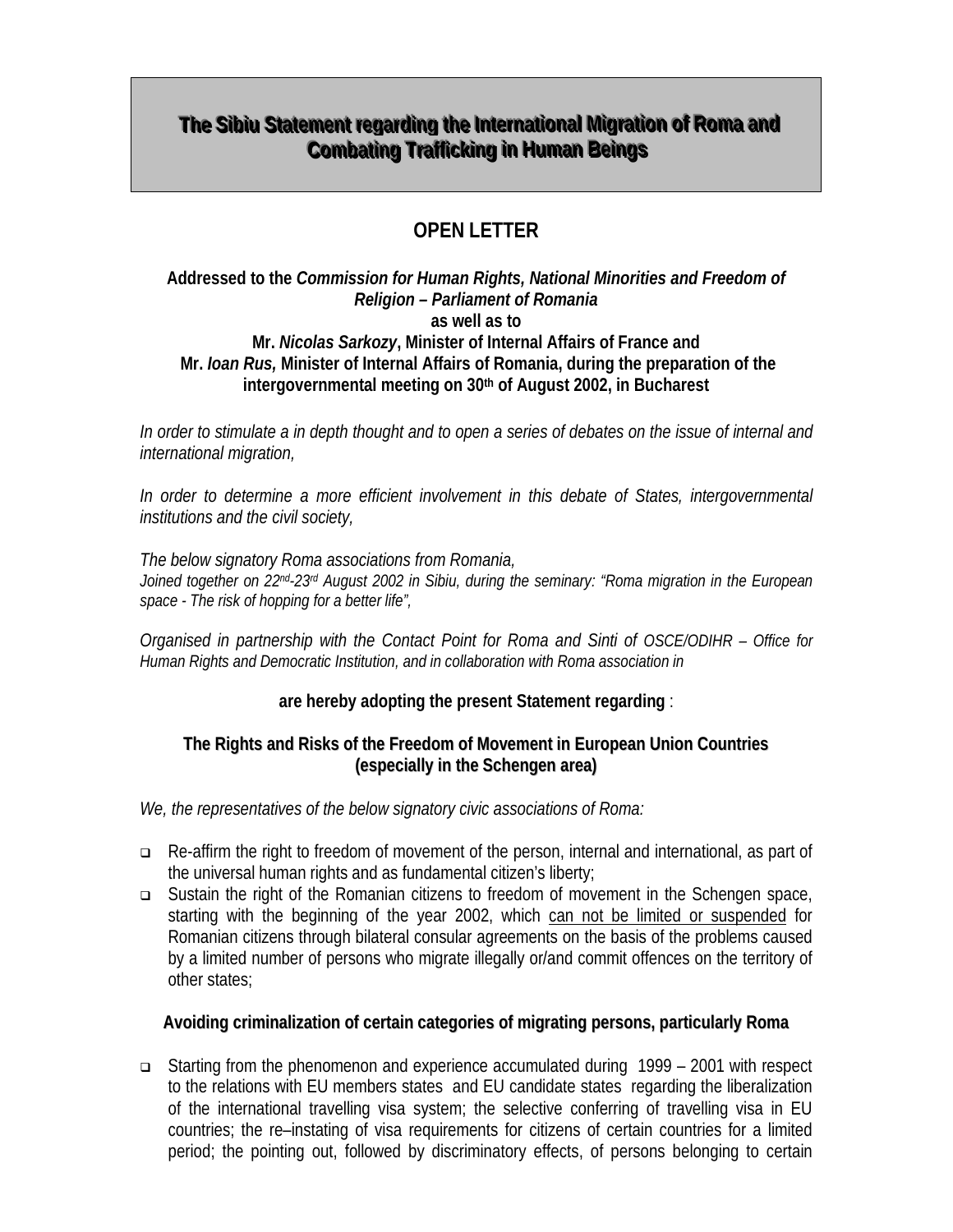ethnic groups by consular agencies, the border Police, the service for examination of political asylum requests; the abusive and discriminatory enforcement of bilateral agreements for voluntary return and/or forced repatriation of certain eastern European citizens in different situations of illegality on the territory of EU member states;

In this context,

*We, the representatives of the below signatory civic associations of Roma: Appeal to the Ministers of Internal Affairs of Romania, France and EU member states,* 

- To avoid, during discussions on the issue of illegal migration of certain persons/groups, the criminalization of a particular segment of immigrants' waves, especially Roma
- Not to stress out and exaggerate the particular problems related to internal and international migration of persons categorised as "Roma" or "Gypsy" (according to stereotypes of consular officials, public opinion and/or resulting from media releases);
- To take into consideration precaution measures, including means of communication with the public and media, in order not to generate, in the origin countries of the EU illegal immigrants/ residents, collective hostility emotions, social inter-ethnic tensions, and media waves which can affect both the public perception and personal/group security of Roma, as well as the image of states with Roma persons citizens, including the accession political negotiations of EU candidate states;
- Remind the Romanian and French state authorities, that the administrative measures adopted and enforced by Romanian authorities on the basis of bilateral agreements with other states (like the agreements for voluntary return and repatriation of certain citizens, 1992-2000) have been perceived as directly and selectively pointing at Roma and/or other categories, identified on the grounds of their ethnical affiliation; the practice of repatriation measures, although presented to the public as "citizens rights without discrimination", has generated discriminatory administrative actions against certain categories of Romanian citizens;
- Sanctioning measures discussed must have an individual character, aiming to sanction the fact by the law of the state on whose territory the offender was present at the moment.

### **The involvement of civic associations in the enforcement of Law no 678 from 21st November 2001 regarding prevention and combat of trafficking in human beings; identifying vulnerable groups: women and children**

- Roma associations are concerned that in the general phenomenon of international migration, whether legal or illegal, women and children are easier victims for networks trafficking in human beings and therefore we appeal to state institutions and international organisations to direct financial resources toward the protection of the family and child.
- $\Box$  We remind that the responsibility of improving the situation of vulnerable groups, particularly women and children, belongs both to the origin state of the victim as well as to the state of temporary residence. Bilateral and cooperation agreements addressing the *de facto* state of trafficking in human beings must include and enforce the UN Protocol regarding prevention, suppression and sanction of trafficking in human beings, particularly women and children, Supplement to the UN Convention against trans-national organised crime.
- Roma association re-affirm their intention to cooperate actively and efficiently with state authorities to elaborate and implement coherent public policies for the support of developing family environment with the purpose of preventing situations when children can become victims of trafficking in human beings. Our participation can be a contribution: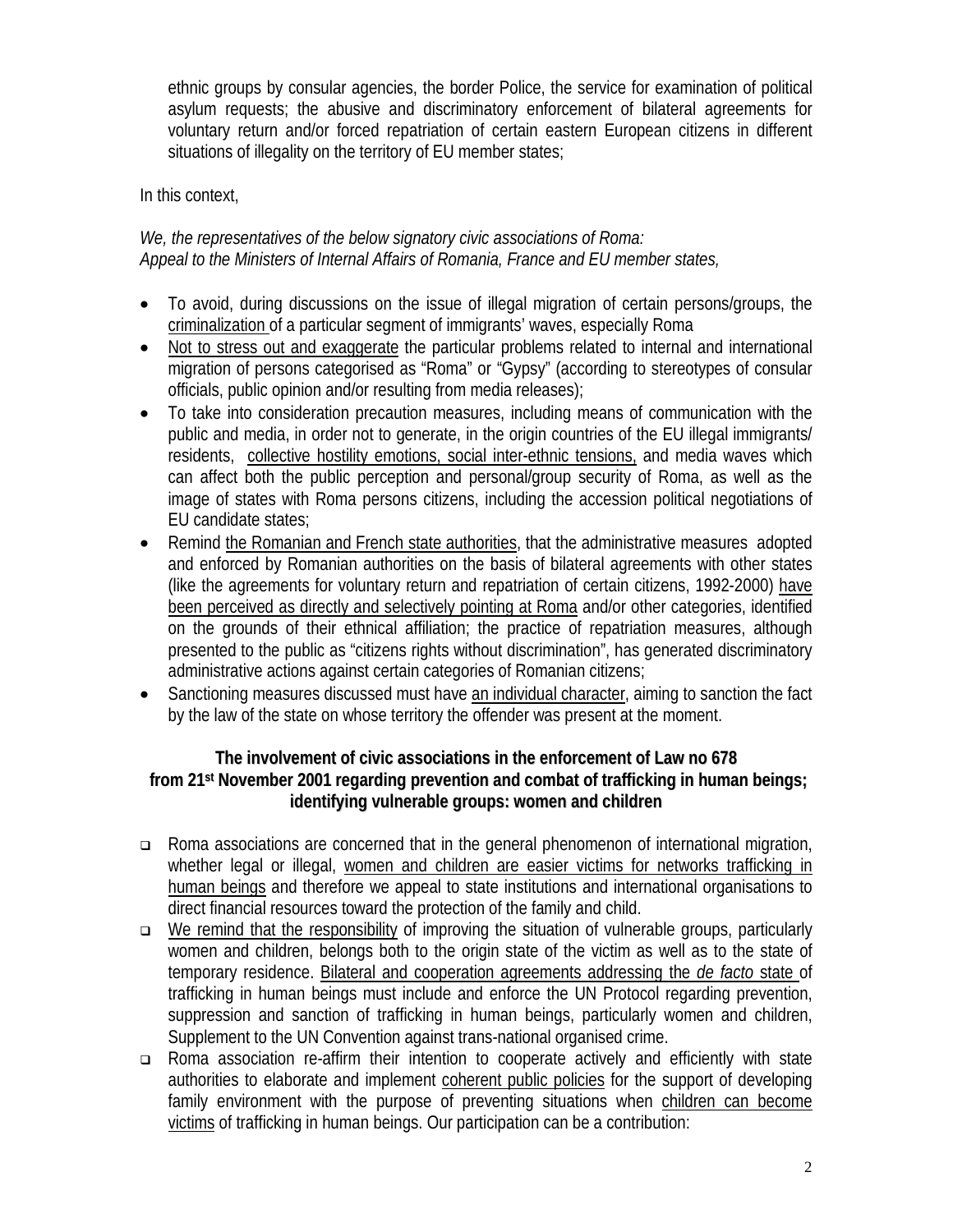- to identify the causes which have determined illegal migration to find a more efficient solution to control, prevent and combat it. Adopting such measures must not, an any way, affect right to freedom of movement for central and east-European citizens.
- the junction of public policies and programs for combating trafficking in human beings with voluntary return (repatriation) of migrants can constitute means of eradication of illegal migration. IOM (International Organisation for Migration)-Bucharest Office could propose action plan on this matter.

### **The human dimension of actions to eradicate networks trafficking in human beings; protection of women and children involved as victims of trafficking in human beings**

- The authorities of EU member states, EU candidate states and OSCE participating states must concentrate their common efforts to resolving problems created by illegal migration through the eradication of networks trafficking in human beings. In this sense, we propose that persons who are abusively subjected to trafficking in human beings, and groups particularly vulnerable to this phenomenon – **minors, women, children, persons with disabilities,** be considered victims of these trafficking networks (false promises for job opportunities, misleading, beggary and other forms of exploitations with the purpose of obtaining profit by slave dealers) and the appropriate assistance of these persons.
- Roma associations appeal to the Romanian and foreign authorities to encourage the collaboration with victims of trafficking in human beings in order to identify and sanction active subjects involved in trafficking in human beings, both in the context of the UN member states legislation and the Law 678/2001 from Romania, the law for prevention and combat of trafficking in human beings. The Romanian Ministry of External Affairs – Directions for collaboration with international institutions, like OSCE – Office for Democratic Institutions and Human Rights, are requested to make available their expertise on illegal migration, trafficking in human beings, combating organised crime, etc, in a clear framework of respect for the human rights and citizen liberties.

## **Internal and international alternatives on the migration phenomenon**

- Roma associations in Romania have proposed over the past years alternatives for the economic migration phenomenon. Such an alternative is the normalisation (enforcement under official provisions : law, treaty, agreement, etc) of the transfer of manpower between two or more states. This can be realised through the closing of a treaty between the respective states' governments, which establishes the exchange of manpower on the international labour market.
- By the closing of such a treaty between governments, the present immigrants can benefit from work contracts on a determined period ( 3, 6, 12 months).The work contracts can be signed for labours which don't require qualifications, for example agriculture, constructions, commerce, traditional occupations, etc. Through this type of manpower exchange treaties between Romania and other states, a series of objectives will be fulfilled:
	- $\triangleright$  hiring of unemployed manpower in Romania;
	- $\triangleright$  decrease of the illegal residence phenomenon;
	- $\triangleright$  decrease of the illegal labour phenomenon;
	- $\triangleright$  combat of trafficking in human beings;
	- $\triangleright$  improvement of the life conditions of Roma, taking into consideration that one of the migration causes consists of difficult life conditions;
	- $\triangleright$  professional re-qualification, given the fact that labour market in Romania doesn't offer to many chances for Roma integration.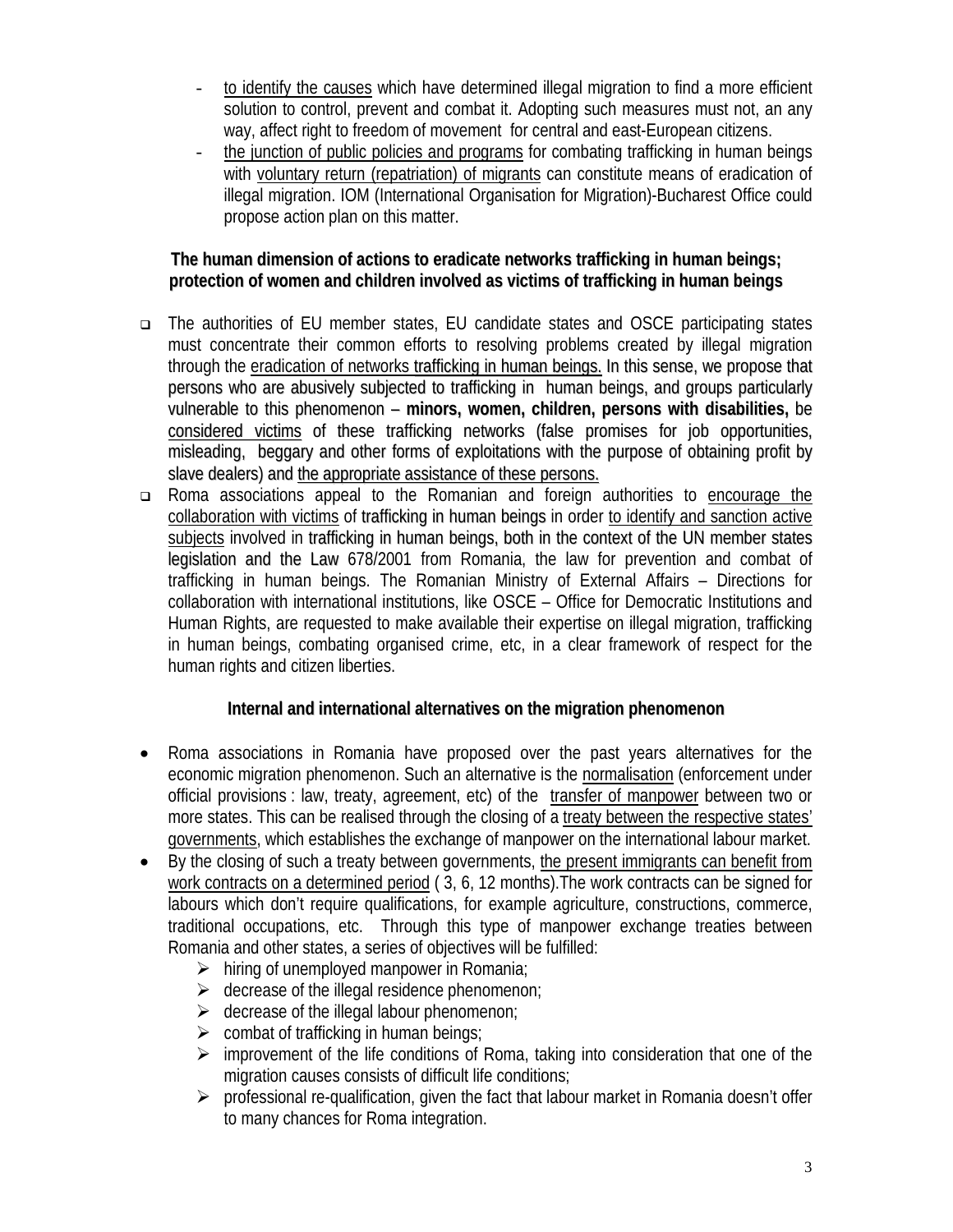• Roma association recommend the Romanian Government and local authorities to adopt the energetic measures and needed resources whose lack, at this time, make difficult the efficient and coherent implementation of the Governmental Strategy for improving the situation of Roma in Romania.

### **Initiatives undertaken by Roma association during the Sibiu reunion**

- *the Christian Center of Roma* in Sibiu, will extend the series of debates on illegal migration and trafficking in human beings through the meetings of the christians in affiliated associations.
- *Aven Amentza / the Center for Public Policies for Roma,* has included in the action plan "Roma 2001-2002", activities related to legal, internal and international migration; also, it emphasises the necessity of introducing some precise actions in the governmental strategy for improving the situation of Roma, as a long term solution for the consolidation of Roma status as a national minority and Romanian citizens with equal rights. The Center proposes the setting up of a working group, with a flexible and efficient structure, focused on international migration issues;
- *O Del Amentza, Hunedoara*, will organise a debate regarding opportunities of Roma manpower employment; the experience of local and national cooperation with Local Directions of the Ministry of Labour and Social Solidarity, the Employment Agency and non-governmental organisations, including Roma communities;
- *Romani CRISS* will develop an information campaign on migration in the context of internal and international legislation, legal proceedings regarding asylum requests according to the UN Convention - Geneva 1951;
- The associations joined together in Sibiu will address a Memorandum to the OSCE to propose the introduction of a debate on Roma issues from the economic perspective, in the ODIHR's 2003 working plan, possibly during a reunion of the *OSCE Forum for economical cooperation.*  ODIHR-CPRSI, according to its mandate, will promote the debate on issues of Roma access to the internal and international labour market, by competent international organisations, such as EU, OSCE, World Bank, International Labour Office and other specialised UN agencies.
- Based on the present Statement, the participating associations to the Sibiu debate, will elaborate a working document for the meeting on Roma migration, to be held on  $27<sup>th</sup>$  August 2002, at the Romanian Parliament, organised by the *Commission for Human Rights, National Minorities and Freedom of Religion* of the Chambers of Deputies. A draft of this document "*Roma against illegal immigration"* is elaborated by Romani CRISS. This working document will be presented for debate in other meetings on Roma issues, to be held in the next months, including the Reunion on the Implementation of the Human Dimension of OSCE, Warsaw, 9th –19th September.

### **Solidarity of Roma associations in Romania with Human Rights Associations in France regarding the right to freedom of movement of Roma with occupations and administrative status of "travellers" / Gens du Voyage**

Participants in the Sibiu meeting express their concern regarding the recent legislative and administrative measures foreseen by the French Government on limitation of the rights to freedom of movement and residence for travellers merchants / Les Gens du Voyage, French citizens. In this context, I appeal to Mr. Nicolas Sarkozy, Minister of Internal Affairs of France to carefully examine and understand the letters and audience request addressed (Paris, on 8<sup>th</sup> July 2002) by the "*Romeurope"* human rights associations network, regarding the "life conditions which Roma